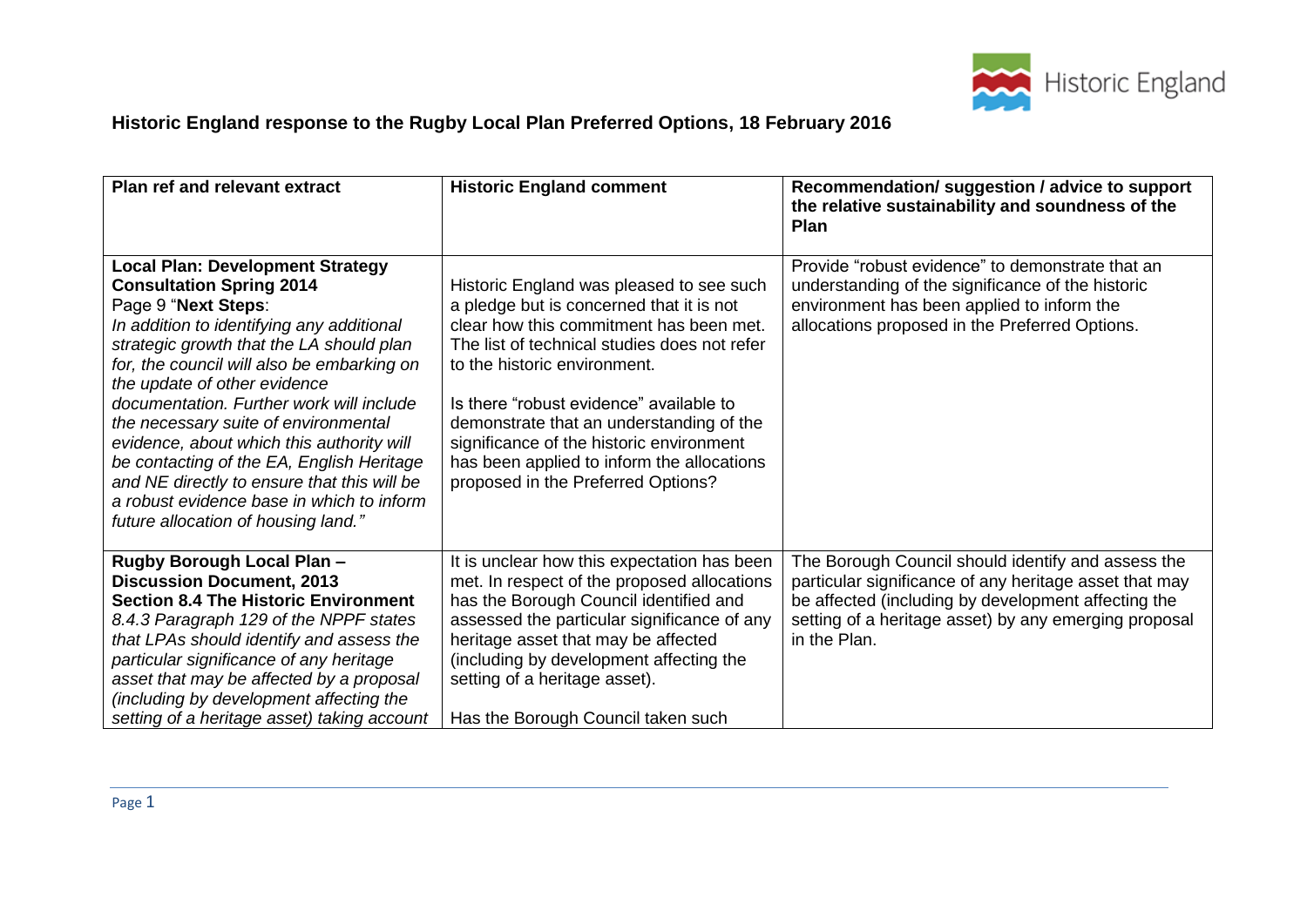| of the available evidence (up-to-date and<br>available Historic Environment Registers<br>are required) and any necessary<br>expertise. They should take this<br>assessment into account when<br>considering the impact of a proposal on a<br>heritage asset, to avoid or minimise<br>conflict between the heritage asset's<br>conservation and any aspect of the<br>proposal. Clearly the production of any<br>further evidence base will be in<br>partnership with Warwickshire County<br>Council who manage and update the<br>Heritage Environment Register and other<br>relevant databases. Any such<br>identification should also include Locally<br>Listed Buildings. This will also identify the<br>Locally Listed Buildings within the<br>Borough. Any such identified assets will<br>then benefit from the appropriate policy<br>protection.<br>8.4.4 Whilst CS16 is considered to be in<br>conformity with the NPPF, it is clear that<br>additional wording is needed to ensure<br>that there is a comprehensive strategy at<br>the local level for heritage protection | evidence into account?<br>To be "comprehensive" the emerging<br>Local Plan's strategy for the Borough's<br>historic environment will require further<br>development. Historic England is happy to<br>advise further. | Historic England has suggested - below - additions to<br>the Plan to help ensure an appropriate more<br>comprehensive strategy for the historic environment.                                                             |
|----------------------------------------------------------------------------------------------------------------------------------------------------------------------------------------------------------------------------------------------------------------------------------------------------------------------------------------------------------------------------------------------------------------------------------------------------------------------------------------------------------------------------------------------------------------------------------------------------------------------------------------------------------------------------------------------------------------------------------------------------------------------------------------------------------------------------------------------------------------------------------------------------------------------------------------------------------------------------------------------------------------------------------------------------------------------------------|----------------------------------------------------------------------------------------------------------------------------------------------------------------------------------------------------------------------|--------------------------------------------------------------------------------------------------------------------------------------------------------------------------------------------------------------------------|
| Sustainability appraisal of the Rugby<br><b>Local Plan preferred options,</b><br>December 2015                                                                                                                                                                                                                                                                                                                                                                                                                                                                                                                                                                                                                                                                                                                                                                                                                                                                                                                                                                                   | There is an expectation in the SEA<br>Regulations that when preparing an<br>environmental report the likely significant<br>effects on the environment and the                                                        | The SEA should set out clearly how an evaluation of<br>the impact on affected heritage assets has been<br>undertaken; and what evidence has been applied in<br>that process to determine the likely significant effects. |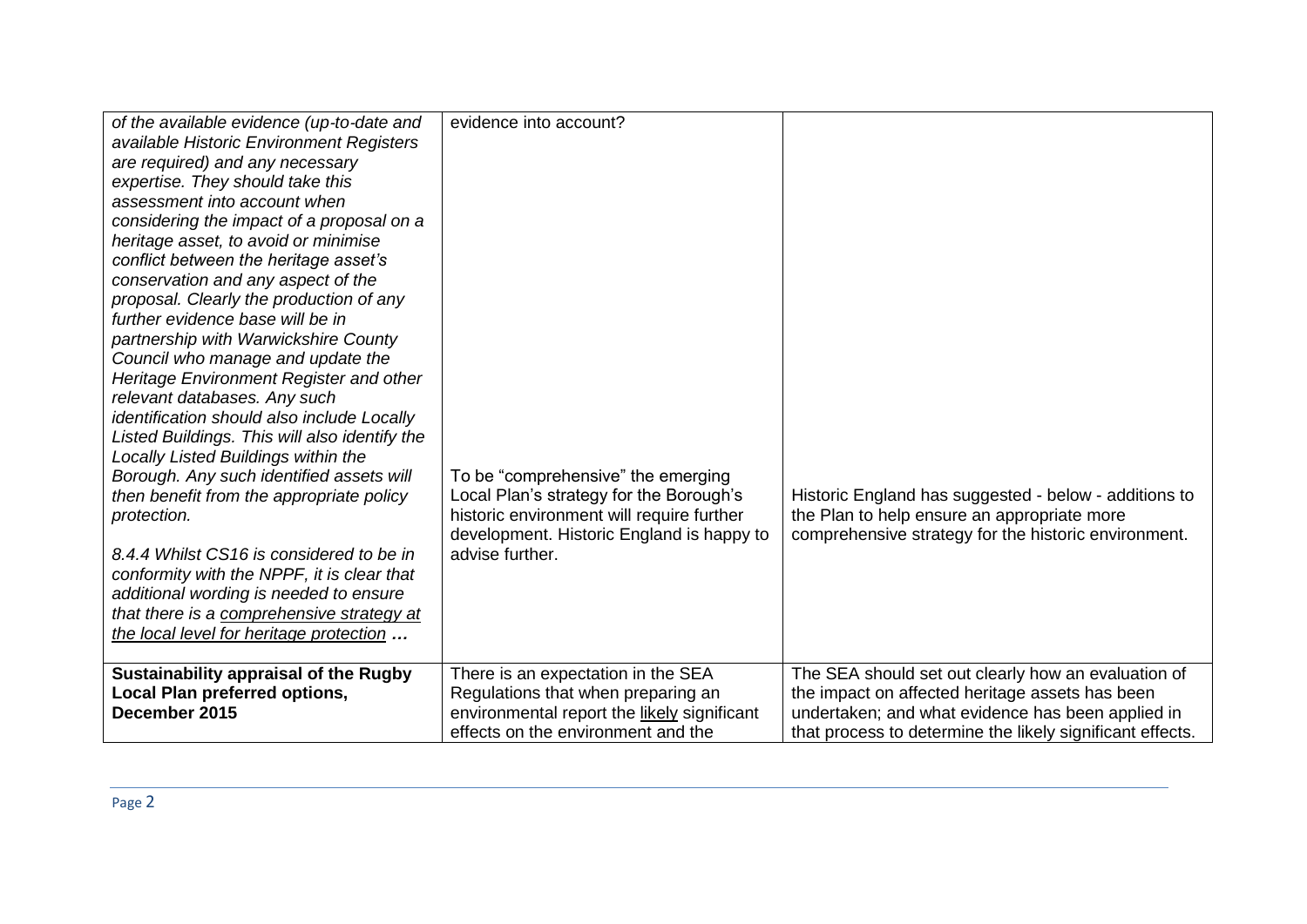|                              | reasonable alternatives should be<br>identified, described and evaluated.<br>It is not clear that reasonable alternatives<br>have been assessed or suggested to the 8<br>of the 142 strategic residential sites that<br>would have a "significant negative impact"<br>on the historic environment.<br>It is also unclear what evidence has been<br>applied to come to a conclusion that harm<br>may be offset by an appropriate high<br>quality design response (SEA paragraph<br>$6.89$ ).<br>To conform to NPPF paragraph 129<br>development will be expected to avoid or<br>minimise conflict between any heritage<br>asset's conservation and any aspect of the<br>proposal, taking into account an<br>assessment of its significance. At present | It should also set out whether there are reasonable<br>alternatives that would avoid harm to the significance<br>of any affected heritage asset. |
|------------------------------|-------------------------------------------------------------------------------------------------------------------------------------------------------------------------------------------------------------------------------------------------------------------------------------------------------------------------------------------------------------------------------------------------------------------------------------------------------------------------------------------------------------------------------------------------------------------------------------------------------------------------------------------------------------------------------------------------------------------------------------------------------|--------------------------------------------------------------------------------------------------------------------------------------------------|
|                              | with the evidence provided it is not clear<br>the scale, size, housing numbers can be<br>delivered without causing harm.                                                                                                                                                                                                                                                                                                                                                                                                                                                                                                                                                                                                                              |                                                                                                                                                  |
| <b>Vision and Objectives</b> | Historic England welcome the commitment<br>to protect and enhance the Borough's<br>historic environment, and to Build on<br>Rugby's rural market town character by<br>protecting, utilising and enhancing historic<br>assets and ensuring all new development<br>demonstrates high quality design,                                                                                                                                                                                                                                                                                                                                                                                                                                                    |                                                                                                                                                  |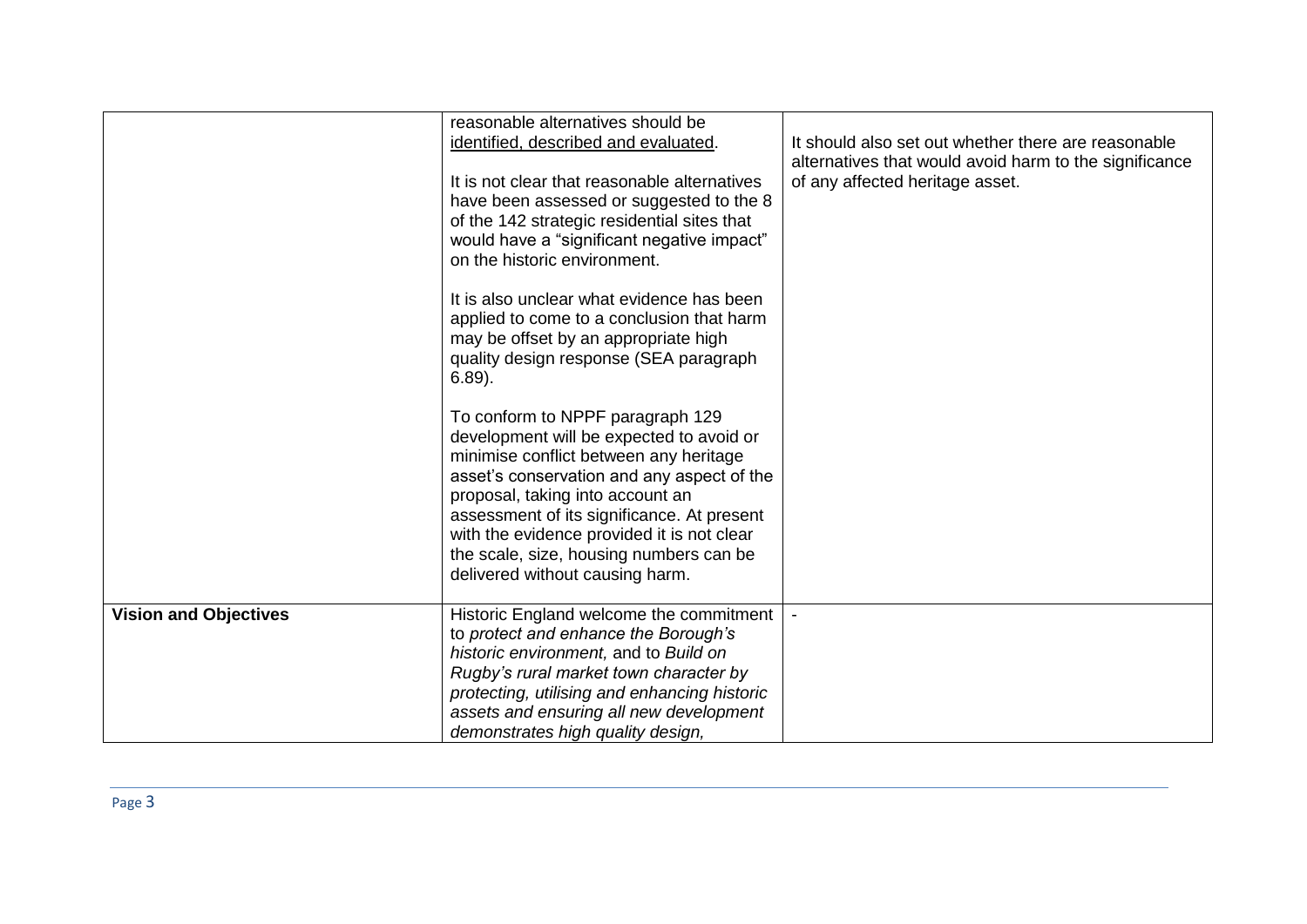|                                                                                                                                                                                                                                                                                                                                                                         | maintaining an attractive built environment<br>throughout the Borough.                                                                                                                                                                                                                                                                                                                    |                                                                                                                                                                                                                                                                                                                 |
|-------------------------------------------------------------------------------------------------------------------------------------------------------------------------------------------------------------------------------------------------------------------------------------------------------------------------------------------------------------------------|-------------------------------------------------------------------------------------------------------------------------------------------------------------------------------------------------------------------------------------------------------------------------------------------------------------------------------------------------------------------------------------------|-----------------------------------------------------------------------------------------------------------------------------------------------------------------------------------------------------------------------------------------------------------------------------------------------------------------|
| Distribution Strategy (page 14)<br>The objective of the distribution strategy is<br>to make sure development occurs in the<br>most sustainable locations. For Rugby<br>Borough, this means meeting identified<br>development needs in locations that can<br>support and deliver this development<br>within existing and planned services and<br>environmental capacity. | Historic England seeks clarification from<br>the local authority on the evidence that<br>has been gathered and applied to have<br>informed the "environmental capacity" of<br>the Borough (in respect of the historic<br>environment) and the distribution of<br>development mindful of national policy and<br>the Plan's proposed vision, objectives and<br>historic environment policy. | The Borough Council should clarify the evidence<br>gathered and applied to inform its "environmental<br>capacity" (in respect of the historic environment) and<br>the distribution of development, mindful of national<br>policy and the Plan's proposed vision, objectives and<br>historic environment policy. |
| <b>Coton House (page 18)</b>                                                                                                                                                                                                                                                                                                                                            | On the basis of the information provided<br>our initial assessment would appear to<br>suggest that the site contributes to the<br>significance of Coton House, a grade II*<br>listed building.                                                                                                                                                                                            | The NPPF requires Local Plans to demonstrate a<br>positive approach, and great weight, to the<br>conservation of heritage assets in the delivery of<br>sustainable development, one of the core dimensions<br>being the protection and enhancement of the historic<br>environment.                              |
|                                                                                                                                                                                                                                                                                                                                                                         | However no evidence has been provided<br>to demonstrate how an understanding of<br>the site's contribution to the significance of<br>the grade II* listed house has informed the<br>principle of development, nor without                                                                                                                                                                 | Sites which are likely to result in harm to the<br>significance of heritage assets are not expected to be<br>allocated.                                                                                                                                                                                         |
|                                                                                                                                                                                                                                                                                                                                                                         | prejudice, the capacity and necessary<br>design response.                                                                                                                                                                                                                                                                                                                                 | If the local authority intends to pursue the inclusion of<br>this site then evidence will be required. In this respect<br>Historic England recommends that the following are                                                                                                                                    |
|                                                                                                                                                                                                                                                                                                                                                                         | The relevant heritage considerations<br>include, that:-                                                                                                                                                                                                                                                                                                                                   | considered and applied.                                                                                                                                                                                                                                                                                         |
|                                                                                                                                                                                                                                                                                                                                                                         | 1. Great weight should be given to<br>the conservation of heritage assets                                                                                                                                                                                                                                                                                                                 | GPA 1. Historic England Good Practice Advice<br>$\bullet$<br>Note number 1 - The Historic Environment in<br>Local Plans (2015).                                                                                                                                                                                 |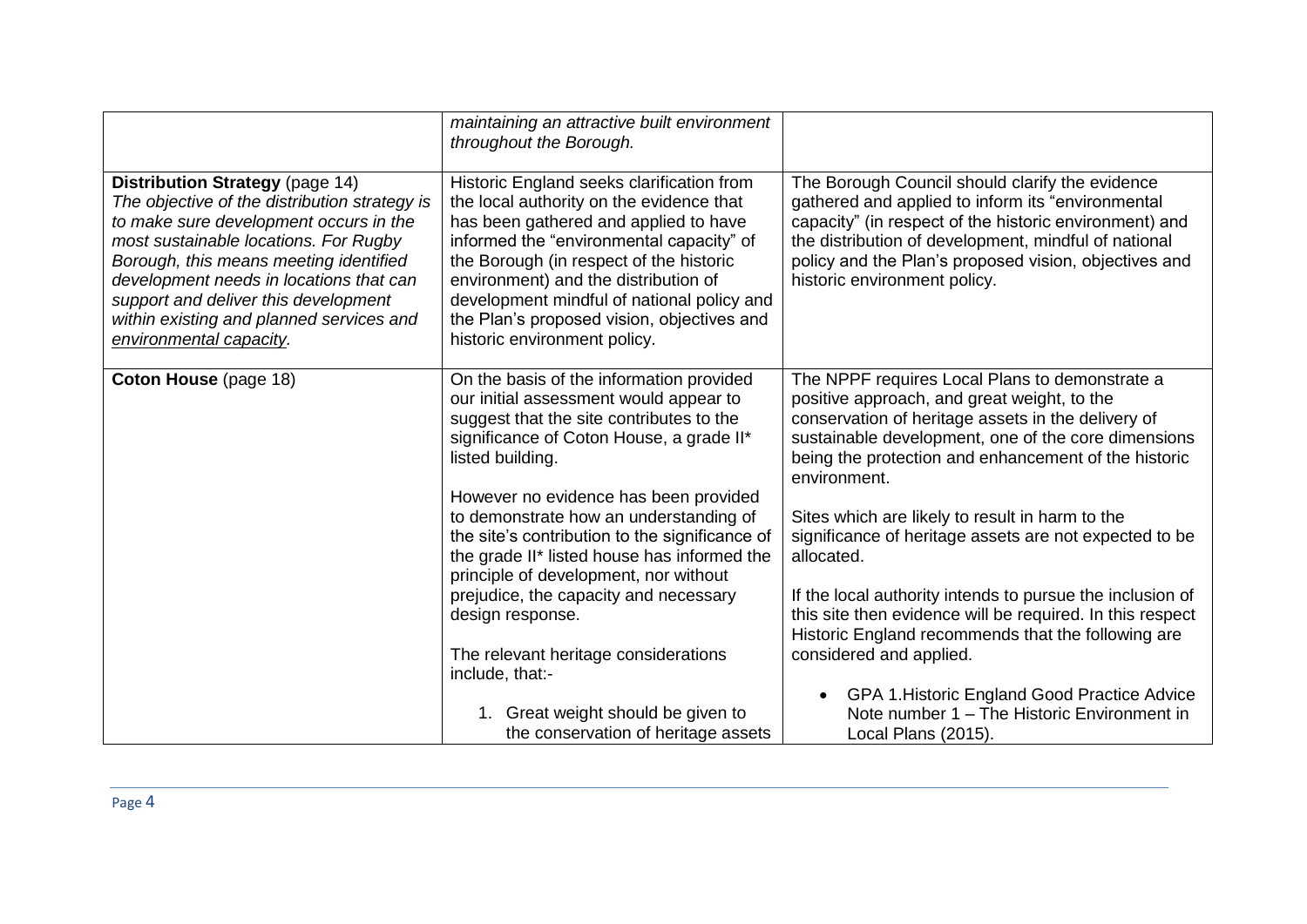|                            | (NPPF Para 132);<br>Act 1990); | 2. Special regard must be given to<br>desirability of preserving the setting<br>of a listed building in the exercise<br>S66 of the Planning (Listed<br><b>Buildings and Conservation Areas)</b>                                                                                              | GPA3. Historic England Good Practice Advice<br>Note number 3 - The Setting of Heritage<br>Assets (2015).<br>The Historic Environment and Site Allocations<br>in Local Plans (Historic England Advice note<br>no.3, 2015). |
|----------------------------|--------------------------------|----------------------------------------------------------------------------------------------------------------------------------------------------------------------------------------------------------------------------------------------------------------------------------------------|---------------------------------------------------------------------------------------------------------------------------------------------------------------------------------------------------------------------------|
|                            | (NPPF Para 129);               | 3. Development will be expected to<br>avoid or minimise conflict between<br>any heritage asset's conservation<br>and any aspect of the proposal                                                                                                                                              |                                                                                                                                                                                                                           |
|                            |                                | 4. Harm should always be avoided in<br>the first instance. Only where this<br>is not possible should mitigation be<br>considered (NPPF Para 152). Any<br>harm and mitigation proposals<br>need to be fully justified and<br>evidenced to ensure they will be<br>successful in reducing harm. |                                                                                                                                                                                                                           |
|                            |                                | If evidence were to demonstrate that harm<br>would be caused to the significance of the<br>listed building, to respond to the above<br>point 4, is the local authority unable to<br>show that there is not a more suitable<br>alternative elsewhere in the Borough?                          |                                                                                                                                                                                                                           |
| South West Rugby (page 19) |                                | This sizeable allocation would have an                                                                                                                                                                                                                                                       | The NPPF requires Local Plans to demonstrate a                                                                                                                                                                            |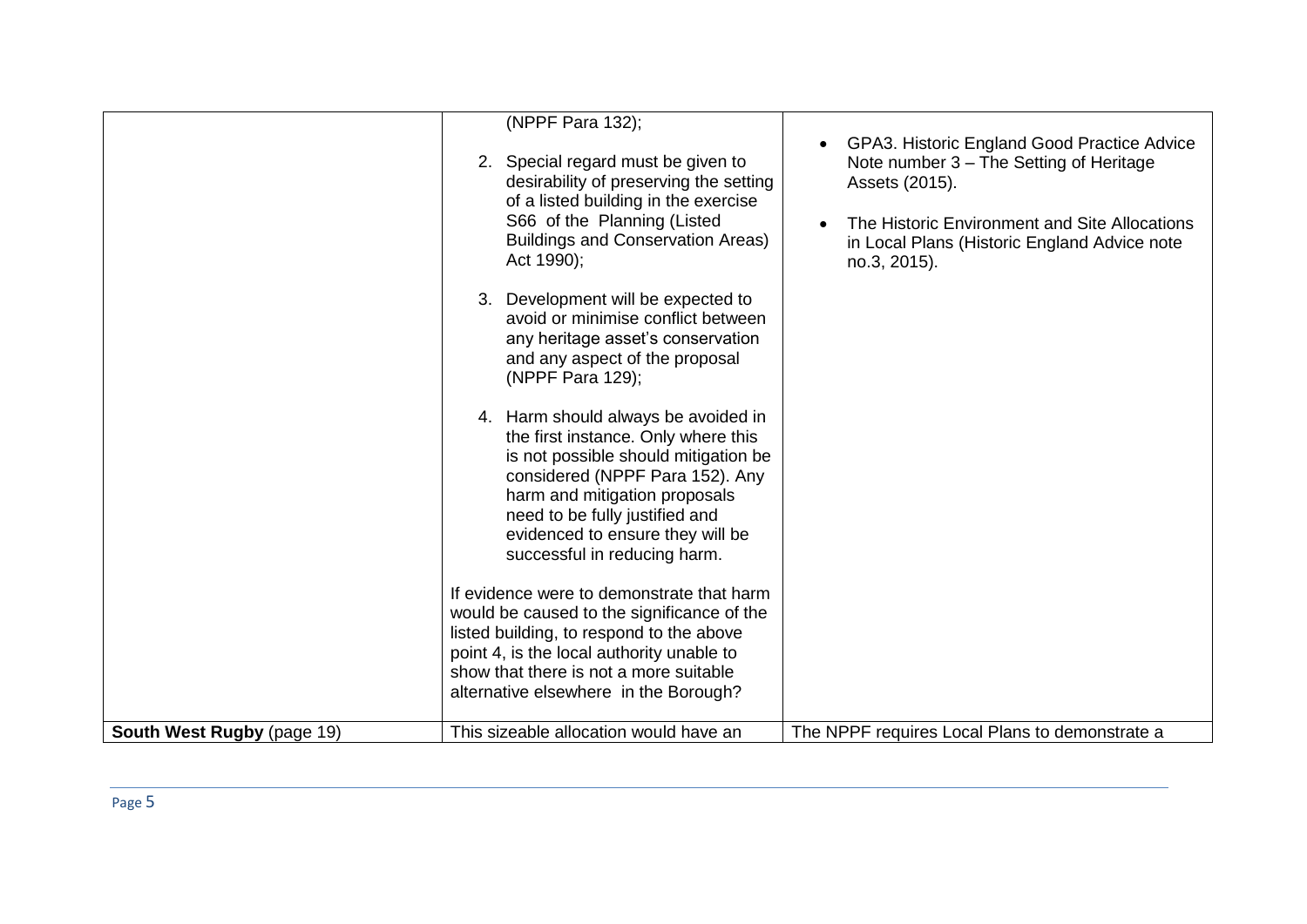| 5400 houses<br>14.5 ha employment<br>13.5 ha safeguarded employment<br>land         | impact on the landscape and may affect<br>numerous heritage assets to some degree<br>including, potentially, Bilton Grange,<br>Dunchurch and Thurlaston conservation<br>areas and various listed buildings.<br>However, no evidence has been provided<br>to demonstrate how an understanding of<br>the allocation site(s) contribute to the<br>significance of the heritage assets and<br>how this understanding has informed the<br>principle of development, nor without<br>prejudice, the capacity and necessary<br>design response.<br>Relevant national policy heritage<br>considerations are set out in relation to<br>Coton House and apply equally to this<br>allocation. | positive approach, and great weight, to the<br>conservation of heritage assets in the delivery of<br>sustainable development, one of the core dimensions<br>being the protection and enhancement of the historic<br>environment.<br>If the local authority intends to include this site then<br>evidence will be required. In this respect Historic<br>England suggest that the same guidance as<br>recommended in relation to Cotton House should also<br>be applied to this site i.e. GPA 1 and 3 and our Site<br>Allocation Advice Note no.3. The latter to inform a<br>suitable Historic Environment Setting Assessment. |
|-------------------------------------------------------------------------------------|-----------------------------------------------------------------------------------------------------------------------------------------------------------------------------------------------------------------------------------------------------------------------------------------------------------------------------------------------------------------------------------------------------------------------------------------------------------------------------------------------------------------------------------------------------------------------------------------------------------------------------------------------------------------------------------|------------------------------------------------------------------------------------------------------------------------------------------------------------------------------------------------------------------------------------------------------------------------------------------------------------------------------------------------------------------------------------------------------------------------------------------------------------------------------------------------------------------------------------------------------------------------------------------------------------------------------|
| Main rural settlements (page 20)                                                    | It is indicated that 7 settlements will each<br>provide for 100 new homes over the plan<br>period. However, it is unclear how this<br>figure was calculated or where these sites<br>are proposed to be located and as<br>consequence the likely impact on the<br>historic environment.                                                                                                                                                                                                                                                                                                                                                                                            | To accord with national policy expectations,<br>information and evidence should be gathered and<br>made available.                                                                                                                                                                                                                                                                                                                                                                                                                                                                                                           |
| <b>Coventry Urban Fringe: Land south of</b><br><b>Walsgrave Hill Farm (page 20)</b> | This sizeable proposed allocation is<br>located on rising pastoral land between                                                                                                                                                                                                                                                                                                                                                                                                                                                                                                                                                                                                   | If this site is to be included in the Plan, the local<br>authority would need to demonstrate how it has                                                                                                                                                                                                                                                                                                                                                                                                                                                                                                                      |
|                                                                                     | the A46 and Coombe Park, a popular                                                                                                                                                                                                                                                                                                                                                                                                                                                                                                                                                                                                                                                | addressed national planning policy for the historic                                                                                                                                                                                                                                                                                                                                                                                                                                                                                                                                                                          |
| 1,500 new homes                                                                     | public grade II* registered park and garden                                                                                                                                                                                                                                                                                                                                                                                                                                                                                                                                                                                                                                       | environment; how the significance of all the effected                                                                                                                                                                                                                                                                                                                                                                                                                                                                                                                                                                        |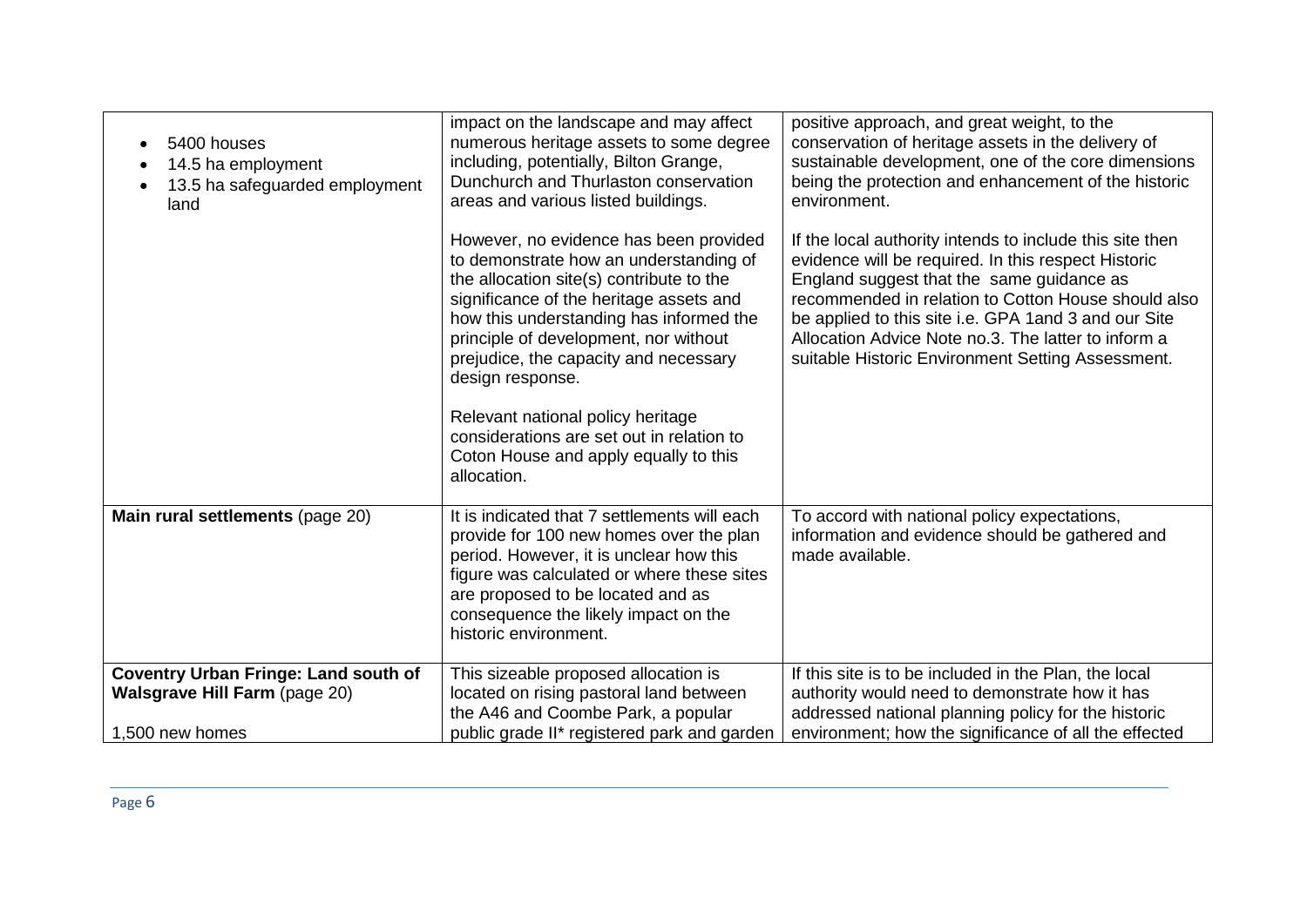|                          | (Lancelot Brown) and conservation area.<br>Within the park are numerous highly<br>graded listed buildings including Coombe<br>Abbey (grade I listed building).<br>However, it appears no evidence has been<br>gathered to demonstrate how an<br>understanding of the proposed allocation<br>site contributes to the significance of these<br>heritage assets has informed the principle<br>of development, nor without prejudice, the<br>capacity and necessary design response.<br>We have already set out certain relevant<br>national planning policy considerations in<br>relation to Coton House and they apply<br>equally to this case. In addition as the<br>Park is a Conservation Area, you should<br>be aware that Section 72 of the Planning<br>(Listed Buildings and Conservation Areas)<br>Act 1990) also applies. | assets has been understood; how the site contributes<br>to that significance and the subsequent degree of<br>harm, and intended response.<br>Guidance and advice suggested in relation to Coton<br>House i.e. GPA 1and 3 and our Site Allocation Advice<br>Note no.3 is also relevant in relation to this site<br>particularly in respect to undertaking an appropriate<br><b>Historic Environment Setting Assessment.</b>                                             |
|--------------------------|---------------------------------------------------------------------------------------------------------------------------------------------------------------------------------------------------------------------------------------------------------------------------------------------------------------------------------------------------------------------------------------------------------------------------------------------------------------------------------------------------------------------------------------------------------------------------------------------------------------------------------------------------------------------------------------------------------------------------------------------------------------------------------------------------------------------------------|------------------------------------------------------------------------------------------------------------------------------------------------------------------------------------------------------------------------------------------------------------------------------------------------------------------------------------------------------------------------------------------------------------------------------------------------------------------------|
| <b>Duty to Cooperate</b> | The Plan includes substantial<br>development adjacent to Coventry with<br>significant environmental implications and<br>is considered a strategic cross boundary<br>matter. As a consequence the Duty to<br>Cooperate applies.                                                                                                                                                                                                                                                                                                                                                                                                                                                                                                                                                                                                  | The Borough Council will need to demonstrate<br>conformity with the Duty to Cooperate. There is an<br>expectation that LPAs should make every effort to<br>secure the necessary cooperation on strategic cross<br>boundary matters before they submit their Local Plans<br>for examination.<br>With regards to the Plan's cross boundary proposals<br>Historic England considers it reasonable to expect the<br>local authority to have properly considered the likely |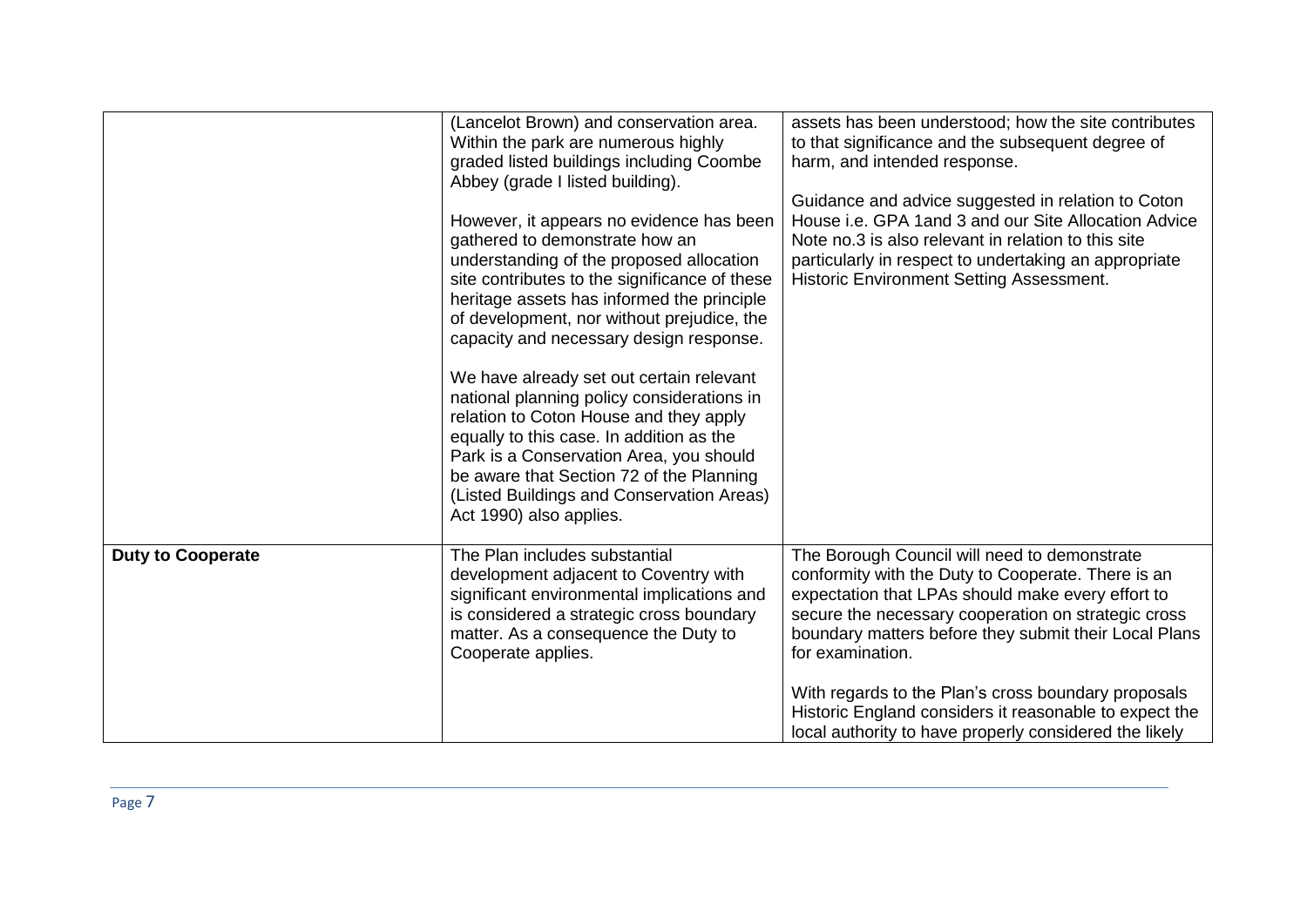|                                                                                                                                                                                                  |                                                                                                                                                                                                                                                                                                                                                                                                                                                                                                                                                                                | impact on the significance of effected heritage assets<br>and responded positively to the implications to<br>demonstrate a proactive and focussed approach and<br>conformity with national planning policy for the |
|--------------------------------------------------------------------------------------------------------------------------------------------------------------------------------------------------|--------------------------------------------------------------------------------------------------------------------------------------------------------------------------------------------------------------------------------------------------------------------------------------------------------------------------------------------------------------------------------------------------------------------------------------------------------------------------------------------------------------------------------------------------------------------------------|--------------------------------------------------------------------------------------------------------------------------------------------------------------------------------------------------------------------|
|                                                                                                                                                                                                  |                                                                                                                                                                                                                                                                                                                                                                                                                                                                                                                                                                                | delivery of sustainable development.                                                                                                                                                                               |
|                                                                                                                                                                                                  |                                                                                                                                                                                                                                                                                                                                                                                                                                                                                                                                                                                | Historic England would be happy to advise how an<br>understanding of the historic environment can inform<br>the emerging Local Plan.                                                                               |
| Policy SD3: Previously developed land.<br>Supporting text page 28                                                                                                                                |                                                                                                                                                                                                                                                                                                                                                                                                                                                                                                                                                                                | It would be helpful if the Borough Council could clarify<br>their expectations of Historic England in this respect.                                                                                                |
| Evidence will be required to demonstrate<br>that there are no adverse impacts on any<br>heritage or biodiversity assets on which<br>advice will be sought from the relevant<br>statutory bodies. |                                                                                                                                                                                                                                                                                                                                                                                                                                                                                                                                                                                |                                                                                                                                                                                                                    |
| <b>Policy SDC3: Protecting and</b><br><b>Enhancing the Historic Environment</b>                                                                                                                  | The inclusion of this policy is welcomed<br>however it is unclear why the 'historic<br>environment' as a topic, forms part of the<br>Sustainable Design and Construction<br>section of the Plan, when for example; the<br>Natural Environment rightly has its own<br>section. The historic environment, as a<br>component of sustainable development, is<br>more than just a component of good<br>design. It should be a core policy of the<br>Plan and have its own bespoke section.<br>The historic environment is an asset that<br>adds value to regeneration, business and | The inclusion of a specific Historic Environment<br>section.                                                                                                                                                       |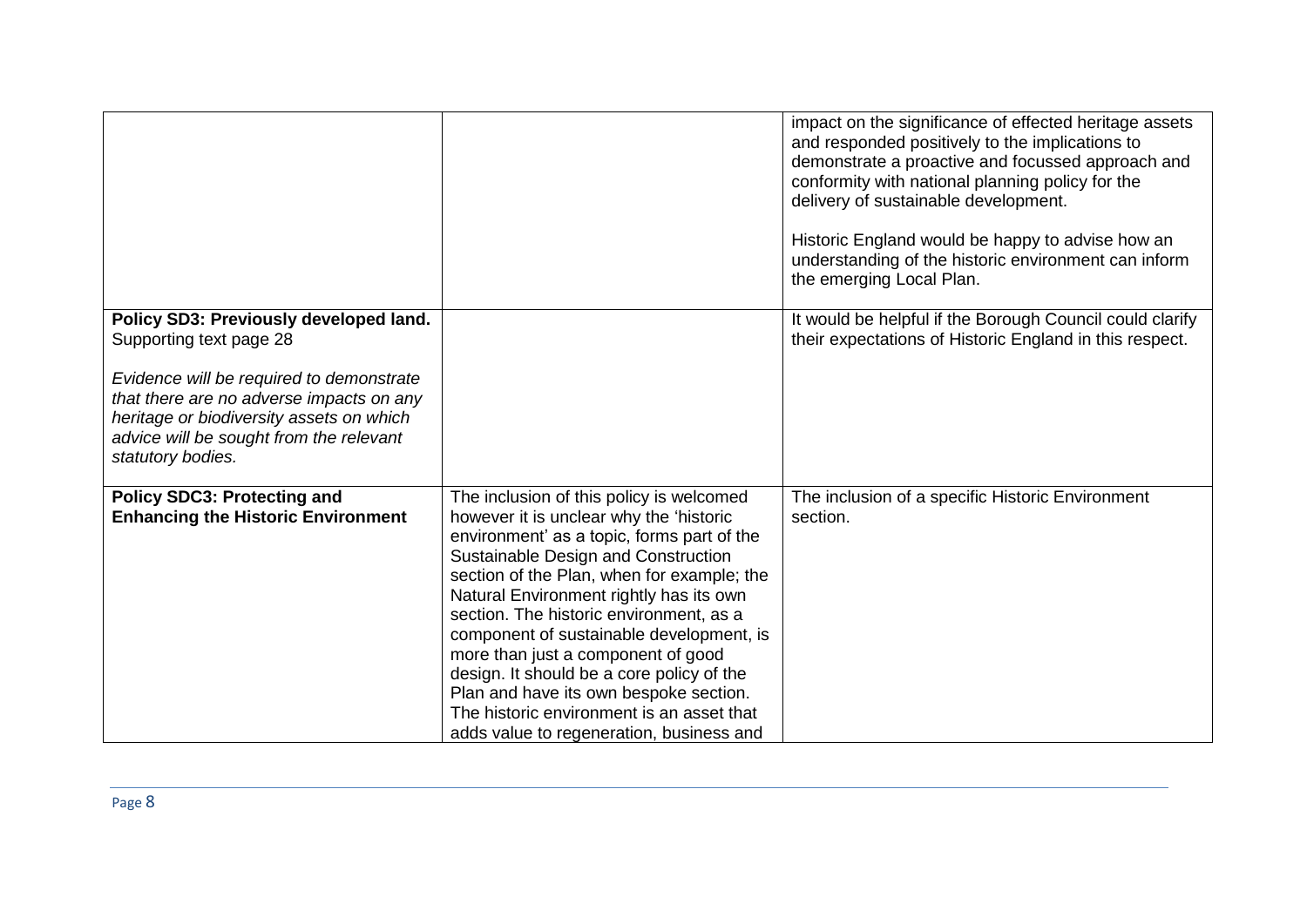|                                                                                     | the growing tourism sector. It acts as a<br>highly significant stimulus to local<br>economic growth and should be<br>recognised as such.                                                                                                                                                                                                                                                                                                                                                                                              |                                                                                                                                                                                                                                                                                                                                                                                                                                                                                                                                                                                                                                                                                                                                    |
|-------------------------------------------------------------------------------------|---------------------------------------------------------------------------------------------------------------------------------------------------------------------------------------------------------------------------------------------------------------------------------------------------------------------------------------------------------------------------------------------------------------------------------------------------------------------------------------------------------------------------------------|------------------------------------------------------------------------------------------------------------------------------------------------------------------------------------------------------------------------------------------------------------------------------------------------------------------------------------------------------------------------------------------------------------------------------------------------------------------------------------------------------------------------------------------------------------------------------------------------------------------------------------------------------------------------------------------------------------------------------------|
| <b>Suggested addition to the Historic</b><br><b>Environment section of the Plan</b> | It may be appropriate to include the<br>following aims for the policy                                                                                                                                                                                                                                                                                                                                                                                                                                                                 | The aims of this policy approach are:<br>- to manage the historic environment in the most<br>efficient and effective way in order to sustain its<br>overall value<br>- to ensure the proper assessment and understanding<br>of the<br>significance of a heritage asset and the contribution of<br>its setting in the development process                                                                                                                                                                                                                                                                                                                                                                                           |
| <b>Policy SDC3: Protecting and</b><br><b>Enhancing the Historic Environment</b>     | The current version of the Plan selectively<br>refers to the NPPF in relation to harm<br>caused to heritage assets. Unfortunately<br>this results in the Plan failing to reflect the<br>overriding emphasis of national policy in<br>respect of the principle of protecting and<br>enhancing heritage assets (avoiding harm)<br>as a core principle of sustainable<br>development.<br>As a consequence Historic England would<br>advise you include additional policy text<br>relating to any degree of harm to a<br>heritage assets. | Add the following before the paragraph of Policy<br>SDC3 beginning "Where a proposed development will<br>lead to substantial harm"<br>Great weight will be given to the conservation of<br>Rugby's heritage assets. Any harm to the significance<br>of a designated or non-designated heritage asset<br>must be justified. Proposals will be weighed against<br>the public benefits of the proposal; whether it has<br>been demonstrated that all reasonable efforts have<br>been made to sustain the existing use, find new uses,<br>or successfully mitigate the extent of the harm to the<br>significance of the asset; and whether the works<br>proposed are the minimum required to secure the long<br>term use of the asset. |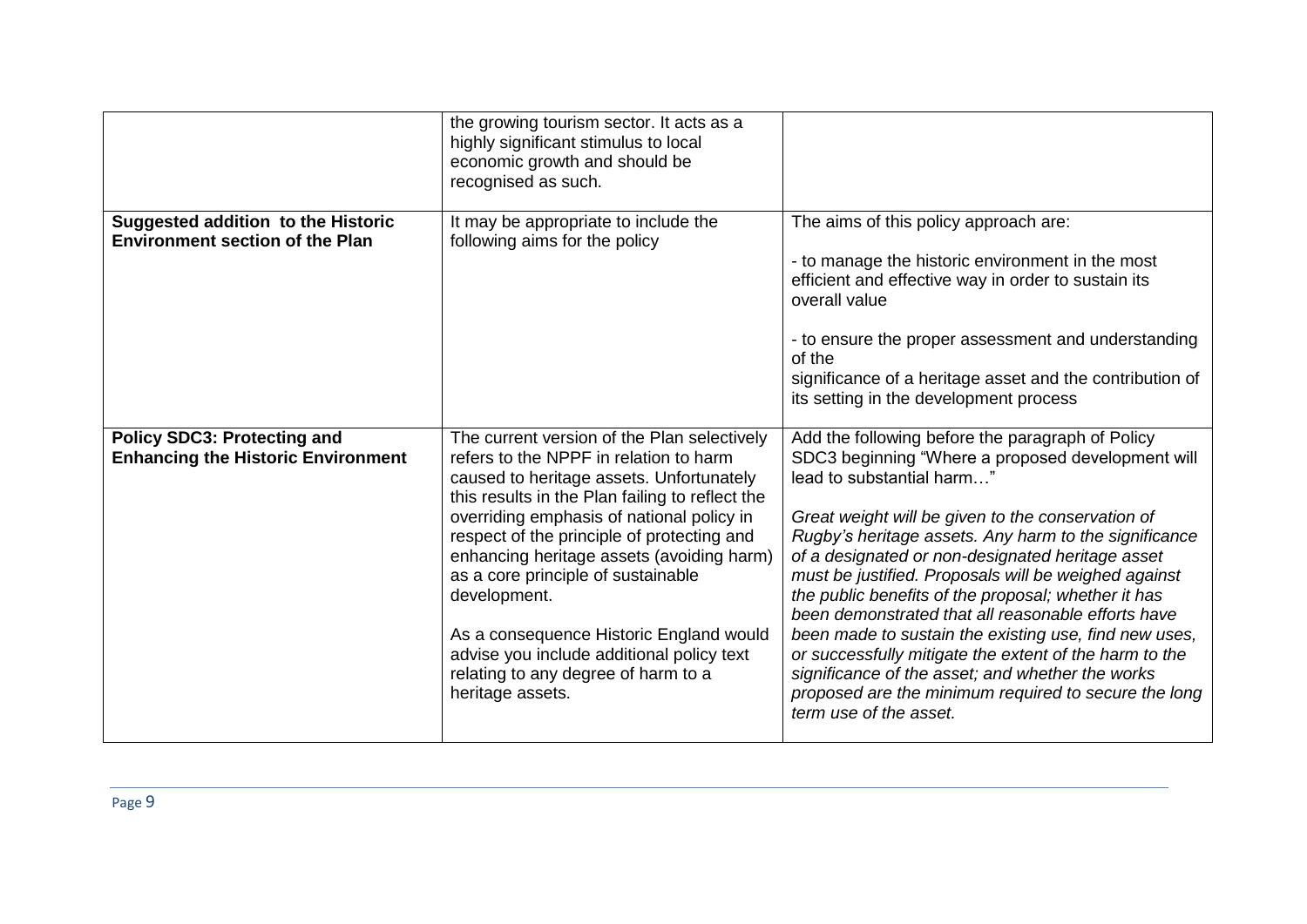|                                                                                                                                                                                   |                                                                                                                                                                                  | If such harm can be fully justified, where relevant the<br>Council will require archaeological excavation and/or<br>historic building recording as appropriate, followed by<br>analysis and publication of the results. |
|-----------------------------------------------------------------------------------------------------------------------------------------------------------------------------------|----------------------------------------------------------------------------------------------------------------------------------------------------------------------------------|-------------------------------------------------------------------------------------------------------------------------------------------------------------------------------------------------------------------------|
| <b>Policy SDC3: Protecting and</b><br><b>Enhancing the Historic Environment</b><br>The proposal conserves and<br>enhances the special interest<br>and settings of heritage assets | The bullet point (not the text) is perhaps<br>superfluous and confusing.                                                                                                         | Suggest delete the bullet point in front of "The<br>proposal conserves and enhances the special interest<br>and settings of heritage assets including".                                                                 |
| including:                                                                                                                                                                        |                                                                                                                                                                                  |                                                                                                                                                                                                                         |
| <b>Policy SDC3: Protecting and</b><br><b>Enhancing the Historic Environment</b>                                                                                                   | Reference to setting (in this sentence) is<br>unnecessary as the consideration of<br>'setting' is a requirement in relation to all                                               | Omit reference to setting in<br>"Monuments and sites and areas of archaeological<br>potential or importance and their setting"                                                                                          |
| <b>Monuments and sites and areas</b><br>of archaeological potential or<br>importance and their setting;                                                                           | the types of heritage assets referred to in<br>the following list.<br>One therefore either needs to refer to<br>setting in all 8 bullets or none.                                |                                                                                                                                                                                                                         |
| <b>Policy SDC3: Protecting and</b><br><b>Enhancing the Historic Environment</b>                                                                                                   | It should be appreciated that when an area<br>has conservation area status it means that<br>all the elements in that area that contribute                                        | SDC <sub>3</sub><br>6 <sup>th</sup> bullet point<br><b>Buildings within a Conservation Area</b>                                                                                                                         |
| <b>Buildings within a Conservation</b><br><b>Area</b>                                                                                                                             | to its special character or appearance are<br>of relevance, not just 'buildings'. As a<br>consequence we would we recommend<br>that sole reference to "Buildings" is<br>omitted. |                                                                                                                                                                                                                         |
| <b>Policy SDC3: Protecting and</b><br><b>Enhancing the Historic Environment</b>                                                                                                   | To be able demonstrate that the Plan<br>provides a robust and adequate 'positive<br>strategy for the conservation of the historic                                                | The Borough Council will:<br>-review its conservation area appraisals to ensure                                                                                                                                         |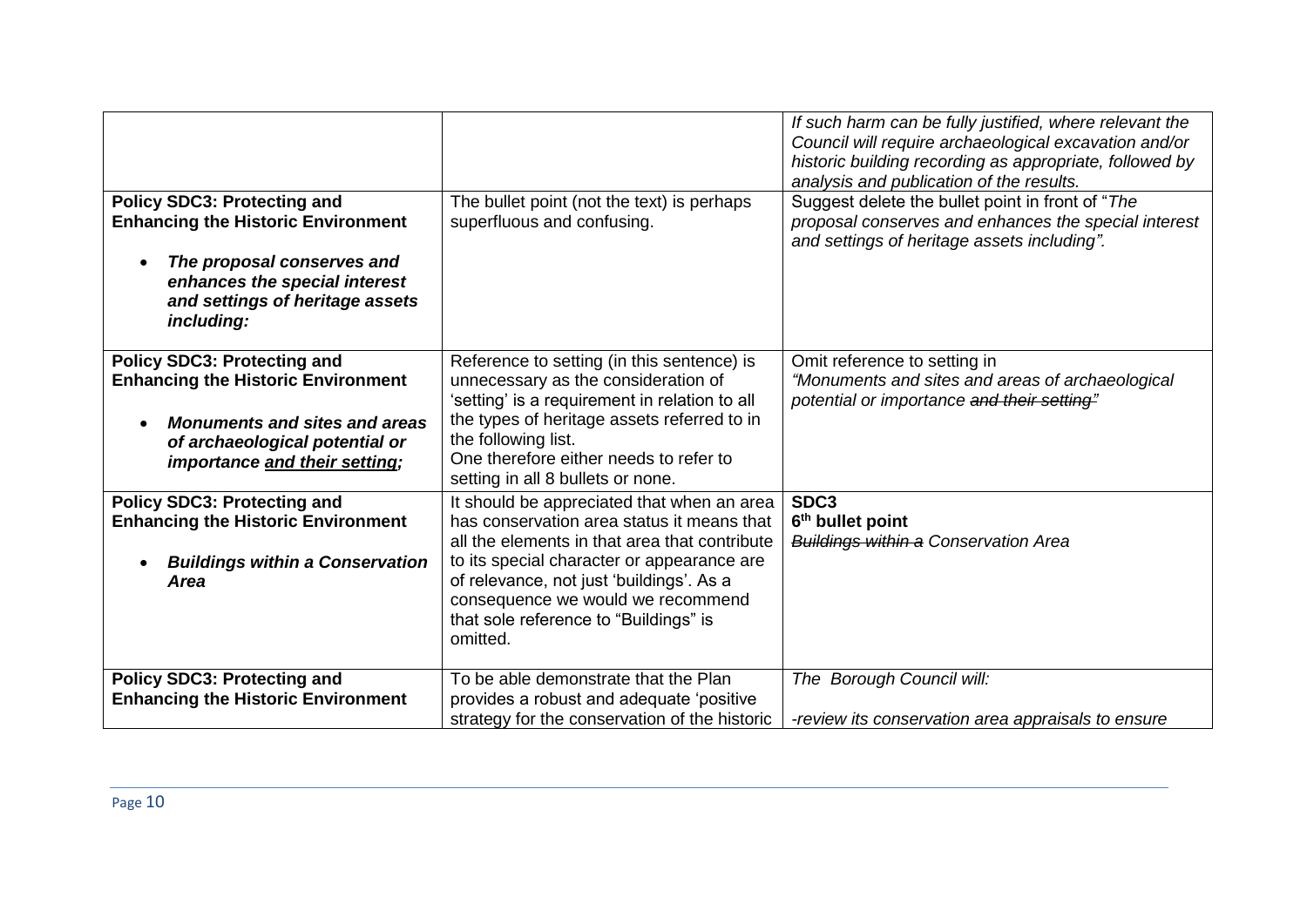|                                                                                     | environment' (NPPF paragraph 126),<br>could we suggest including the following:                                                                                                 | they remain up to date and relevant, and produce<br>management plans to guide their protection and<br>enhancement.<br>-prepare and periodically update a local Heritage at<br>Risk Register working with Historic England,<br>-define locally important heritage assets, maintain and<br>make this Local List publically available.                                                                                                                                                                                                                                                                                                                                                                                                                                                                   |
|-------------------------------------------------------------------------------------|---------------------------------------------------------------------------------------------------------------------------------------------------------------------------------|-------------------------------------------------------------------------------------------------------------------------------------------------------------------------------------------------------------------------------------------------------------------------------------------------------------------------------------------------------------------------------------------------------------------------------------------------------------------------------------------------------------------------------------------------------------------------------------------------------------------------------------------------------------------------------------------------------------------------------------------------------------------------------------------------------|
| Suggested addition to the Historic<br><b>Environment section of the Plan</b>        | <b>Setting</b><br>To explain why the setting of a heritage<br>asset is an important consideration, the<br>Local Plan could include an additional<br>paragraph as follows.       | The setting of a heritage asset is an important<br>consideration. Its contribution to the significance of<br>any asset should be understood to inform the<br>appropriate development response.<br>Prospective applicants are encouraged to refer to<br><b>Historic Environment Good Practice Advice in</b><br>Planning Note 3, The Setting of Heritage Assets. This<br>provides information on good practice to assist in the<br>implementation of historic environment policy in the<br>National Planning Policy Framework (NPPF) and the<br>related guidance given in the National Planning<br>Practice Guide (PPG). It sets out guidance on<br>managing change within the setting of heritage assets,<br>including archaeological remains and historic<br>buildings, sites, areas, and landscapes. |
| <b>Suggested addition to the Historic</b><br><b>Environment section of the Plan</b> | Traffic, transport and the historic<br>environment<br>Historic England is keen to ensure the<br>traffic and transport generated by<br>proposed growth is carefully planned for. | Transport infrastructure including for example surface<br>treatments, street furniture, signage, road markings<br>and lighting will be expected to be of a high standard<br>of design to conserve and where appropriate enhance<br>the Borough's townscape, landscape and the                                                                                                                                                                                                                                                                                                                                                                                                                                                                                                                         |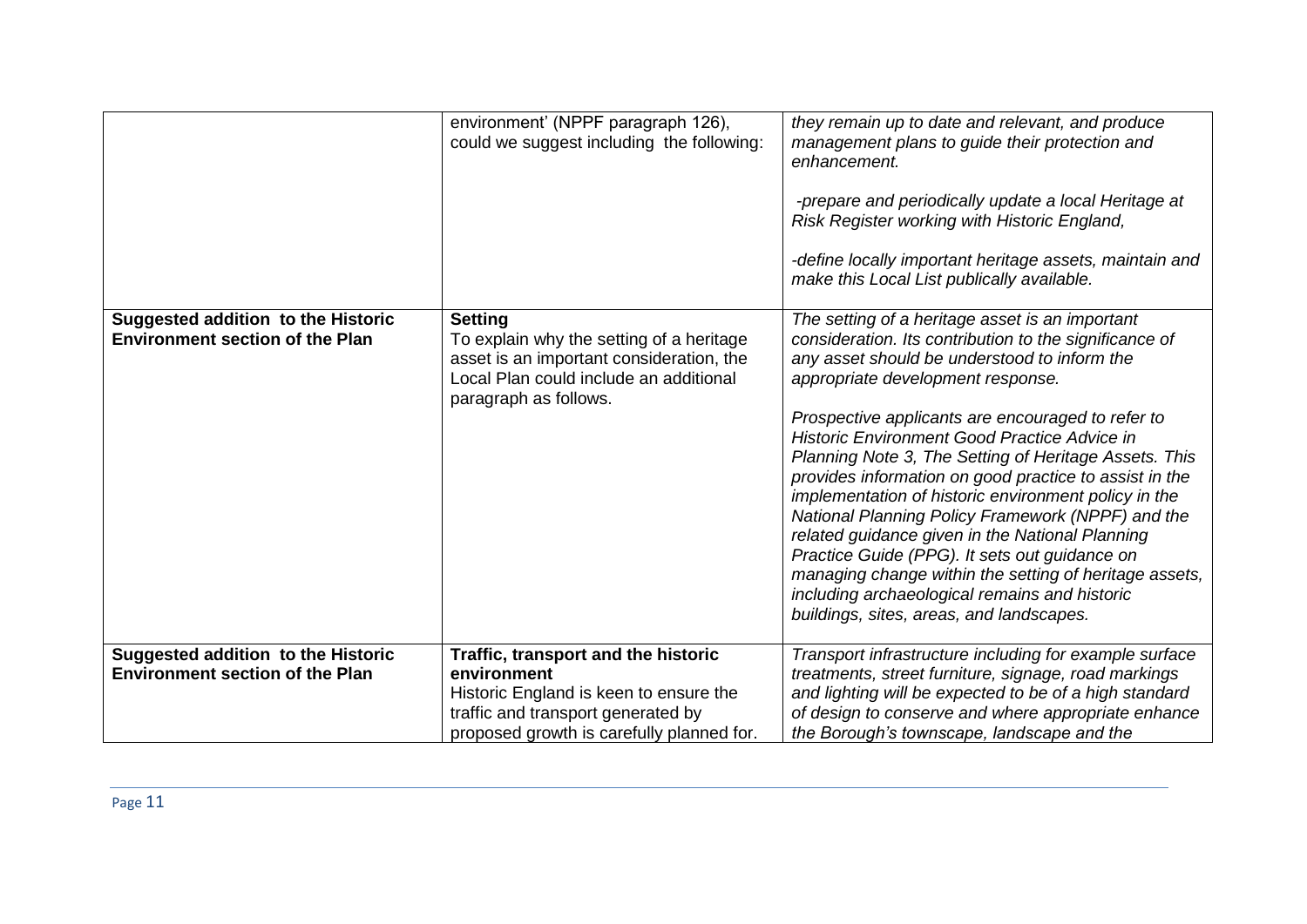|                                                                                     | As the impact of traffic and transport<br>infrastructure on the historic environment<br>is an increasingly significant issue a<br>discreet policy reference in Policy SDC3,<br>or associated Historic Environment<br>section, is advised. | significance of any affected heritage asset, including<br>their setting.<br>As part of Rugby's positive strategy for the<br>conservation and enhancement of the historic<br>environment, all highway infrastructure will be<br>expected to comply with national guidance and<br>standards set out in Manual for Streets, Manual for<br>Streets 2, the Design Manual for Roads and Bridges<br>and any subsequent updates to these documents.<br>These provide guidance to applicants on assessing<br>the overall transport requirements for new<br>developments, the types of transport improvements<br>likely to be justified, the layout and design of new<br>accesses and the procedures and agreements which<br>will be used.<br>Transport Assessments are required alongside<br>planning applications for major development to<br>demonstrate that they positively contribute to Plan's<br>objectives. The Transport Analysis Guidance (DOT<br>May 2014) including the methodology for assessing<br>townscape, landscape and the historic environment is<br>of particular importance. |
|-------------------------------------------------------------------------------------|-------------------------------------------------------------------------------------------------------------------------------------------------------------------------------------------------------------------------------------------|-------------------------------------------------------------------------------------------------------------------------------------------------------------------------------------------------------------------------------------------------------------------------------------------------------------------------------------------------------------------------------------------------------------------------------------------------------------------------------------------------------------------------------------------------------------------------------------------------------------------------------------------------------------------------------------------------------------------------------------------------------------------------------------------------------------------------------------------------------------------------------------------------------------------------------------------------------------------------------------------------------------------------------------------------------------------------------------------|
| <b>Suggested addition to the Historic</b><br><b>Environment section of the Plan</b> | <b>Historic Environment Record (HER)</b><br>The HER is an important resource to<br>inform future change within the historic<br>environment. The following additional text<br>is suggested.                                                | The Borough Council will continue to maintain and<br>make available the Historic Environment Record<br>(HER) to help inform change and the conservation of<br>the Borough's heritage assets. It is particularly<br>valuable to prospective developers and the local<br>authority development management function and will<br>be used to inform the consideration of future                                                                                                                                                                                                                                                                                                                                                                                                                                                                                                                                                                                                                                                                                                                |